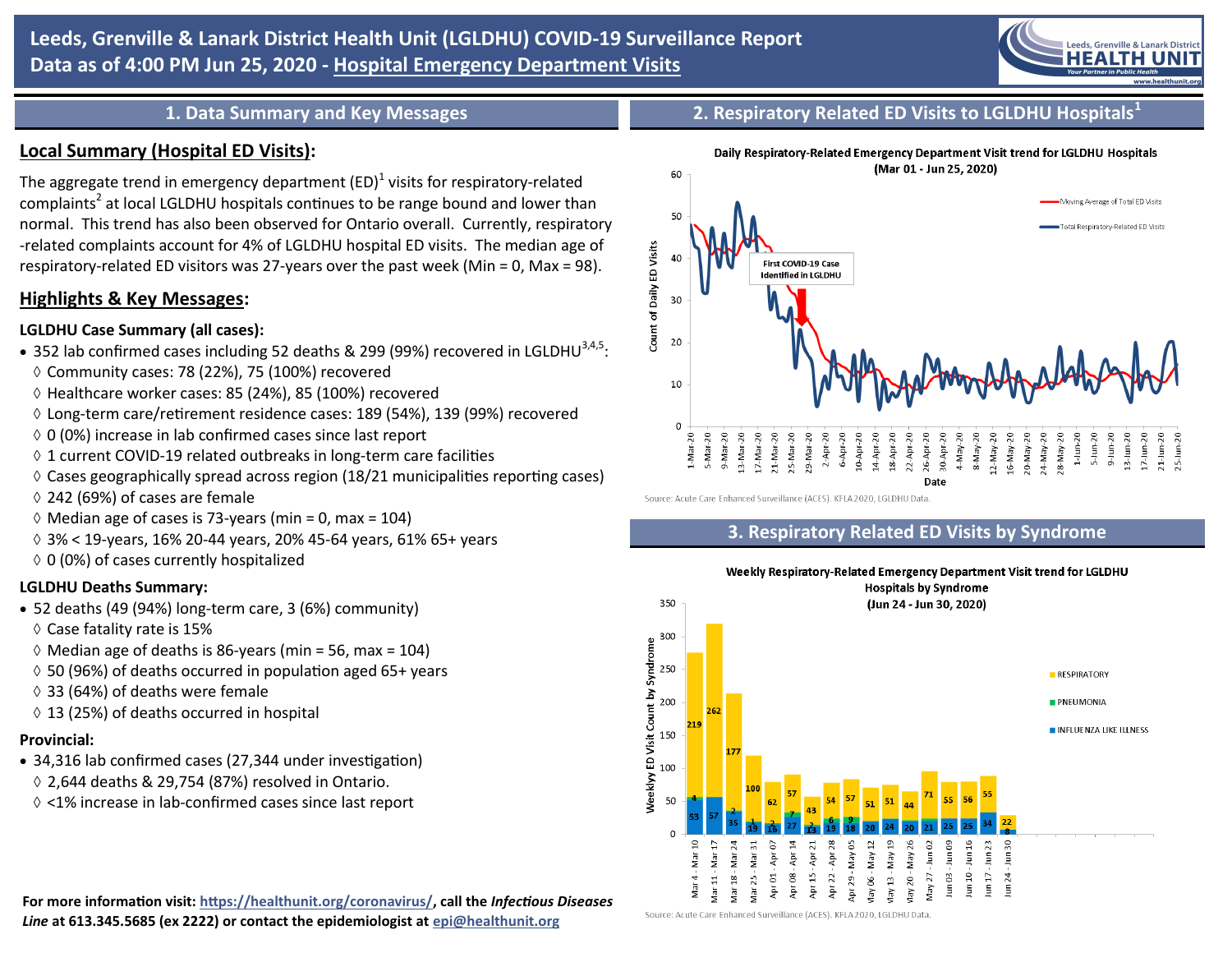

### **4. Data Summary and Key Messages**

# **5. Respiratory Related Admissions by Syndrome**

Weekly Respiratory-Related Emergent Hospital Admissions trend for LGLDHU

# **Local Summary (Hospital Admissions):**

The aggregate trend in emergent admissions<sup>1</sup> for respiratory-related<sup>2</sup> reasons at local LGLDHU hospitals continues to remain range bound and low. The same trend has been observed for Ontario overall. Currently, respiratory-related complaints account for about 3% of LGLDHU hospital admissions. The median age for respiratory-related admissions was 68-years over the past week (Min = 6, Max = 78).

### **6. COVID-19 Lab Confirmed Case Summary for LGLDHU**



Source: Integrated Public Health Information System. Ontario MOHLTC. LGLDHU Data.

**Note 1:** Reporting hospitals include: Brockville General (BRGH), Kemptville District (KEDH), Carleton Place Memorial (CCC), Smiths Falls (SFH), Perth (GWMH).

**Note 2:** Respiratory-related emergency department visits or admissions include: Bronchitis, Croup, influenza-like illness (ILI), pneumonia, and respiratory syndromes.

**Note 3:** LGLDHU and provincial counts may differ due to data abstraction time differences.

**Note 4:** Recovered case statistics do not include deaths but do include residual effects cases (see glossary for definition). Currently there is one case with residual effects in LGLDHU.

**Note 5:** Numbers of deaths on this report are determined by criteria set out by the Ministry of Health to establish if COVID-19 was a contributing factor to the death.

**Note 6:** Includes Almonte, Brockville & Perth-Smiths Falls COVID-19 assessment sites.



Source: Acute Care Enhanced Surveillance (ACES). KFLA 2020, LGLDHU Data

## **7. Assessment Centre Tests Completed<sup>6</sup>**



Total daily count for assessment centre tests completed (As of Jun 25, 2020: LGLDHU)

Source: Ontario Health East, Ontario MOHLTC, LGLDHU Data